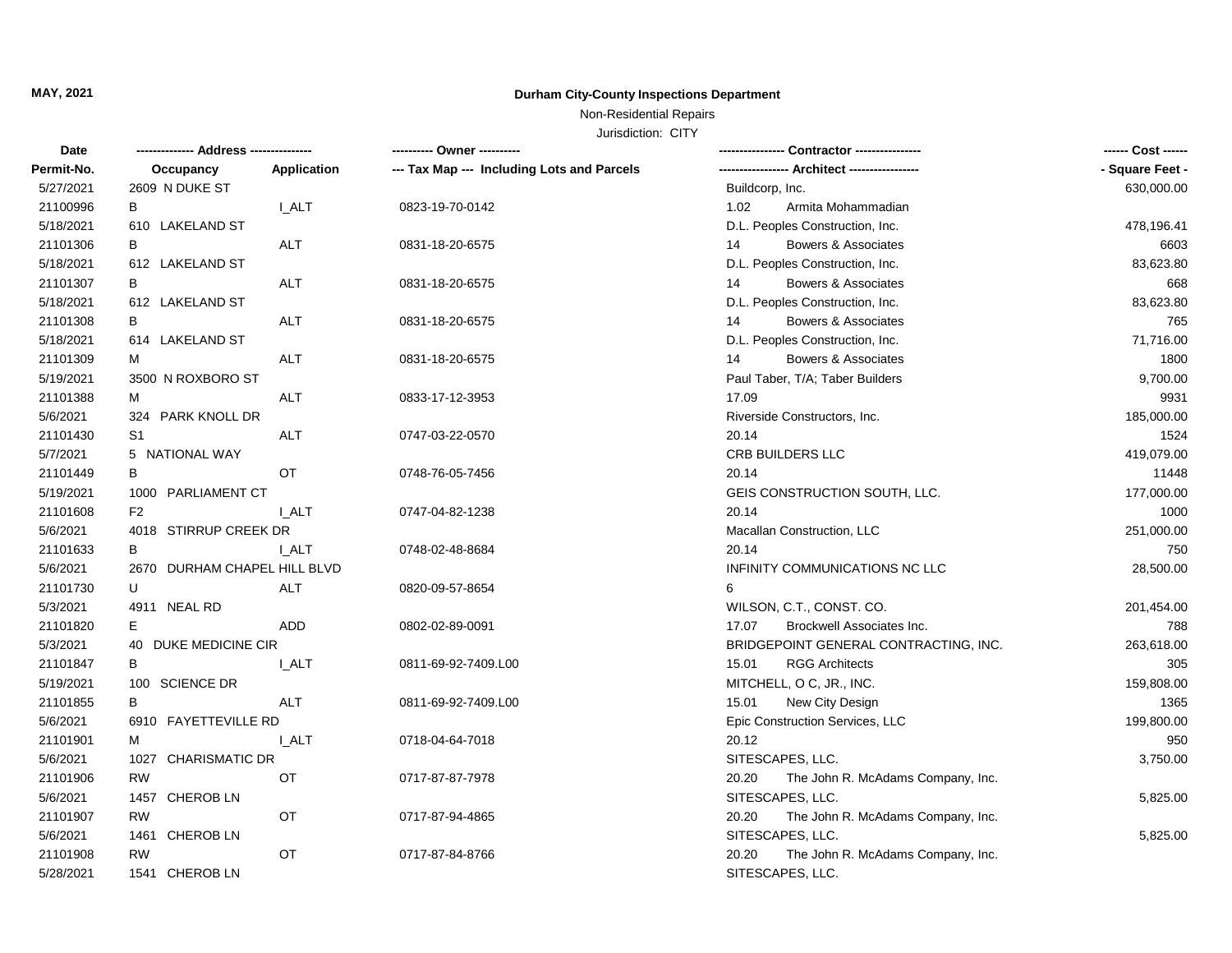# **MAY, 2021 Durham City-County Inspections Department**

## Non-Residential Repairs

Jurisdiction: CITY

| Date       | ---- Address ----            |              |                                            | Contractor ---------------                           | ------ Cost ------ |
|------------|------------------------------|--------------|--------------------------------------------|------------------------------------------------------|--------------------|
| Permit-No. | Occupancy                    | Application  | --- Tax Map --- Including Lots and Parcels |                                                      | - Square Feet -    |
| 21101909   | <b>RW</b>                    | <b>OT</b>    | 0717-87-25-7057                            | The John R. McAdams Company, Inc.                    |                    |
| 5/10/2021  | 2703 HOLLOWAY ST             |              |                                            | <b>NC Solar Now</b>                                  | 24,923.83          |
| 21101927   | Е                            | OT           | 0841-14-34-8925                            | 18.02                                                |                    |
| 5/19/2021  | 1733 T W ALEXANDER DR        |              |                                            | EDWARDS, INC.                                        | 656,152.00         |
| 21101938   | В                            | <b>ALT</b>   | 0749-04-80-9947                            | CRB<br>20.14                                         | 2031               |
| 5/14/2021  | 4020 STIRRUP CREEK DR        |              |                                            | MCDONALD-YORK CONSTRUCTION                           | 3,401,601.00       |
| 21101980   | МC                           | I ALT        | 0748-02-58-7502                            | <b>MHA Works</b><br>20.14                            | 5526               |
| 5/19/2021  | 406 CHAPEL DR                |              |                                            | LECHASE CONSTRUCTION SERVICES, LLC                   | 439,872.00         |
| 21101998   | A2                           | <b>ALT</b>   | 0811-69-92-7409.L00                        | New City Design Group<br>15.01                       | 2072               |
| 5/3/2021   | 300 MORRIS ST                |              |                                            | DPR Construction, A General Partnership              | 8,854,748.00       |
| 21102078   | В                            | I ALT        | 0821-08-88-6815                            | <b>MHA Works</b>                                     | 12200              |
| 5/6/2021   | 6910 FAYETTEVILLE RD         |              |                                            | C&Q Spa LLC                                          | 2,000.00           |
| 21102082   | B                            | <b>ALT</b>   | 0718-04-64-7018                            | 20.12                                                | 160                |
| 5/5/2021   | 6350 QUADRANGLE DR           |              |                                            | SterlingPillar, LLC                                  | 46,641.00          |
| 21102105   | В                            | I ALT        | 0708-02-66-6865                            | 20.12<br><b>Phillips Architecture</b>                | 3990               |
| 5/5/2021   | 6350 QUADRANGLE DR           |              |                                            | SterlingPillar, LLC                                  | 56,892.00          |
| 21102106   | В                            | I ALT        | 0708-02-66-6865                            | 20.12<br><b>Phillips Architecture</b>                | 3185               |
| 5/6/2021   | 401 FOSTER ST                |              |                                            | Silver Lake Construction Company, LLC                | 244,674.00         |
| 21102152   | B                            | COO          | 0821-08-98-0745                            | Evoke Studio<br>8.02                                 | 3485               |
| 5/6/2021   | 318 BLACKWELL ST             |              |                                            | CLANCY & THEYS CONST. CO.                            | 1,821,045.00       |
| 21102172   | Е                            | COO          | 0821-12-86-0297                            | Little Diversified Architectural Consulting<br>12.01 | 23177              |
| 5/21/2021  | 3823 DURHAM CHAPEL HILL BLVD |              |                                            | TRIANGLE ROOFING SERVICES, INC                       | 16,944.00          |
| 21102222   | В                            | C ROOF       | 0810-06-37-5727                            | 20.15                                                |                    |
| 5/17/2021  | 3252 S MIAMI BLVD            |              |                                            | <b>Merritt Construction Services</b>                 | 490,000.00         |
| 21102255   | МC                           | I ALT        | 0749-40-35-7994.DUR                        | <b>Maurer Architecture</b>                           | 10857              |
| 5/6/2021   | 2301 ERWIN RD                |              |                                            | Robins & Morton Group, The                           | 291,854.00         |
| 21102271   | 12                           | <b>I_ALT</b> | 0811-69-92-7409.L00                        | 15.01<br><b>RGG Architects</b>                       | 720                |
| 5/6/2021   | 2300 ENGLERT DR              |              |                                            | Brookwood Construction, LLC                          | 74,100.00          |
| 21102277   | В                            | <b>I_ALT</b> | 0738-01-20-3405                            | 20.14<br><b>Phillips Architecture</b>                | 649                |
| 5/14/2021  | 3871 GUESS RD                |              |                                            | BLACKLEAF, INC.                                      | 9,061.00           |
| 21102301   | U                            | OT           | 0824-01-29-9142                            | 17.11                                                |                    |
| 5/14/2021  | 3871 GUESS RD                |              |                                            | BLACKLEAF, INC.                                      | 5,661.00           |
| 21102302   | U                            | OT           | 0824-01-29-9142                            | 17.11                                                |                    |
| 5/19/2021  | 204 RIGSBEE AVE              |              |                                            | Alliance Architecture                                | 15,813.00          |
| 21102304   | В                            | <b>I_ALT</b> | 0821-08-97-6990.000                        | 8.01<br>Alliance Architecture                        | 3645               |
| 5/26/2021  | 324 BLACKWELL ST             |              |                                            | <b>BAKER ROOFING COMPANY</b>                         | 270,042.00         |
| 21102308   | <b>NR</b>                    | C_ROOF       | 0821-12-86-0657                            | 12.01                                                | 35235              |